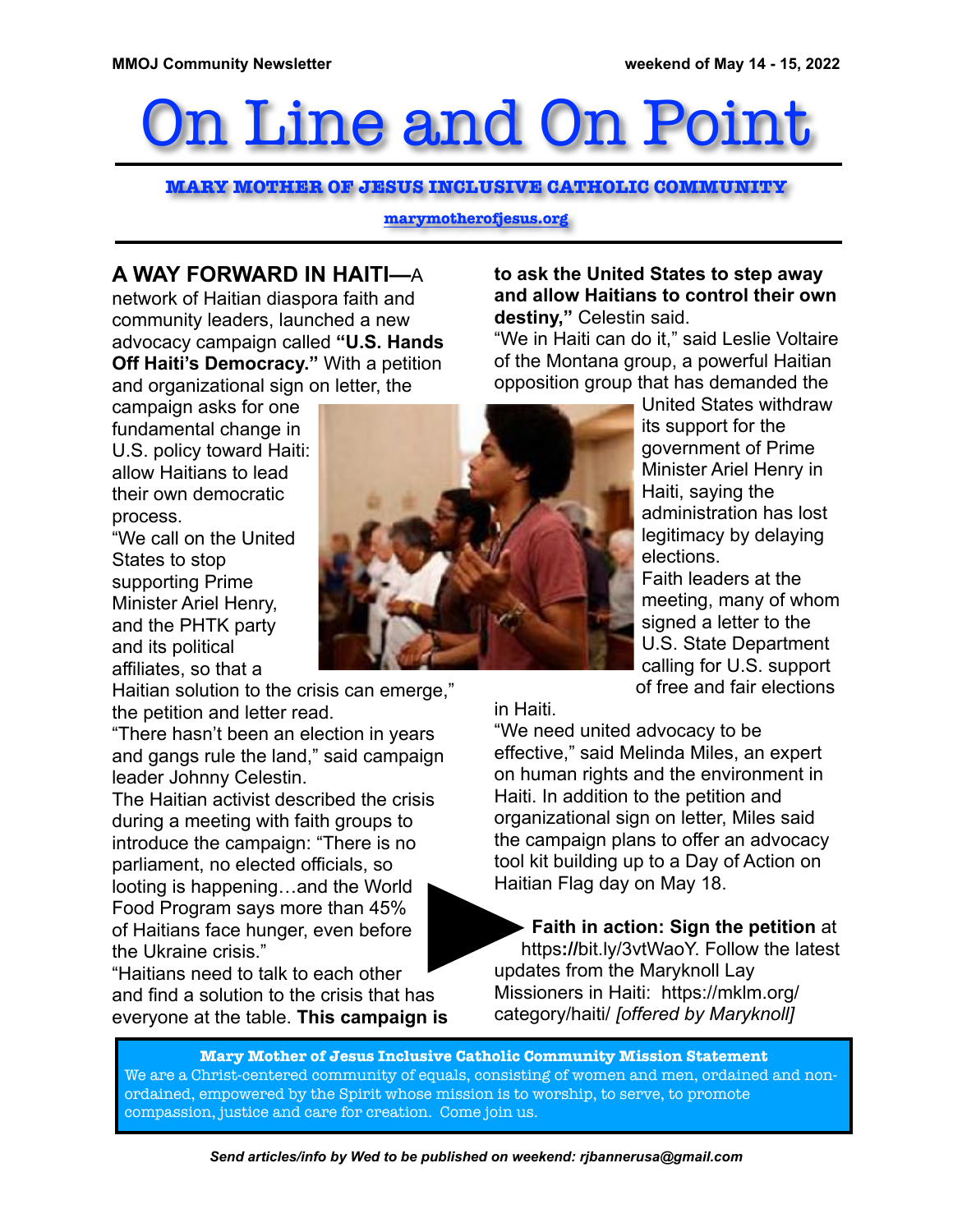**OFFERINGS—**If you have made a recent donation to our community, we thank you for your generosity. We are most grateful for your demonstrated care and concern Please remember to make your regular donations to MMOJ by sending your check to MMOJ % St. Andrew UCC, 6908 Beneva Road, Sarasota. FL 34238*.*

*Remember: MMOJ continues to donate 5% of all received offerings each month to Outreach, which will continue to focus on real issues of food and hunger in our surrounding communities*.

**OUTREACH—The current recipient of** our offered financial support is All Faiths Food Bank of Sarasota [AFFB] in its task of providing food for hungry and needy families and children.

From AFFB:As the cost of living surges in the face of growing inflation, local children are even more at risk of hunger during the summer.You can help us keep them full until fall.

## **MOVIE CORNER**

Mark and Barb Anderson winter above me [Russ] and recently drew up a list of movies they thought I might like. From the Anderson List: Dunkirk [2017] Amazon—Excellent depiction of the British saving their troops at Dunkirk with a civilian naval rescue. Send your comments, criticisms, suggestions, to ponce.beth@gmail.com

#### **MOVE INTO ACTION [a series to accomplish]—Finding Your Why?—**

People like me [editor of Agitator, newspaper of the LA Catholic Worker] like to get into justice work because we are angry that systems and structures are unfair. However, when the going gets

tough, too many of us drift away, consumed by other cares and concerns in our lives. Yet our skills, energy, and commitments are needed for the long haul. What WILL sustain us is having a personal stake, understanding why it is in our personal interest to struggle for a better world.

When it comes to the climate crisis and the threat of nuclear war, our personal stake is pretty obvious: heat, floods, and famine will make the world uninhabitable for most living beings, and the short and long-term effects of nuclear war will speed all of these up—if anything still exists.

But our personal stake in this work goes much deeper. Take a few minutes to jot down some thoughts to the following prompts:

- How do unjust systems [racism, sexism, etc hurt people you love?
- How do these systems hurt or dehumanize you?
- What are the needs/struggles you [or those you love] have that do not always get met or prioritized in our current society?
- What would it mean for you to live in a society where all your needs [and those of your loved ones] were met without question?
- How does a world where others can be thrown away put us at risk of also being thrown away?
- What might it mean for our society if everyone's needs were met?

## **ELDERSPIRIT**

We are the mentors, the wisdom keepers. We are the ones who bestow the blessings of spiritual legacy.

We are the survivors with a story to tell that can save others.

*STAFF—Russ Banner, editor; Joan Pesce, Lee Breyer, Anna Davis, text review; Beth Ponce and Dotty Shugrue, features*